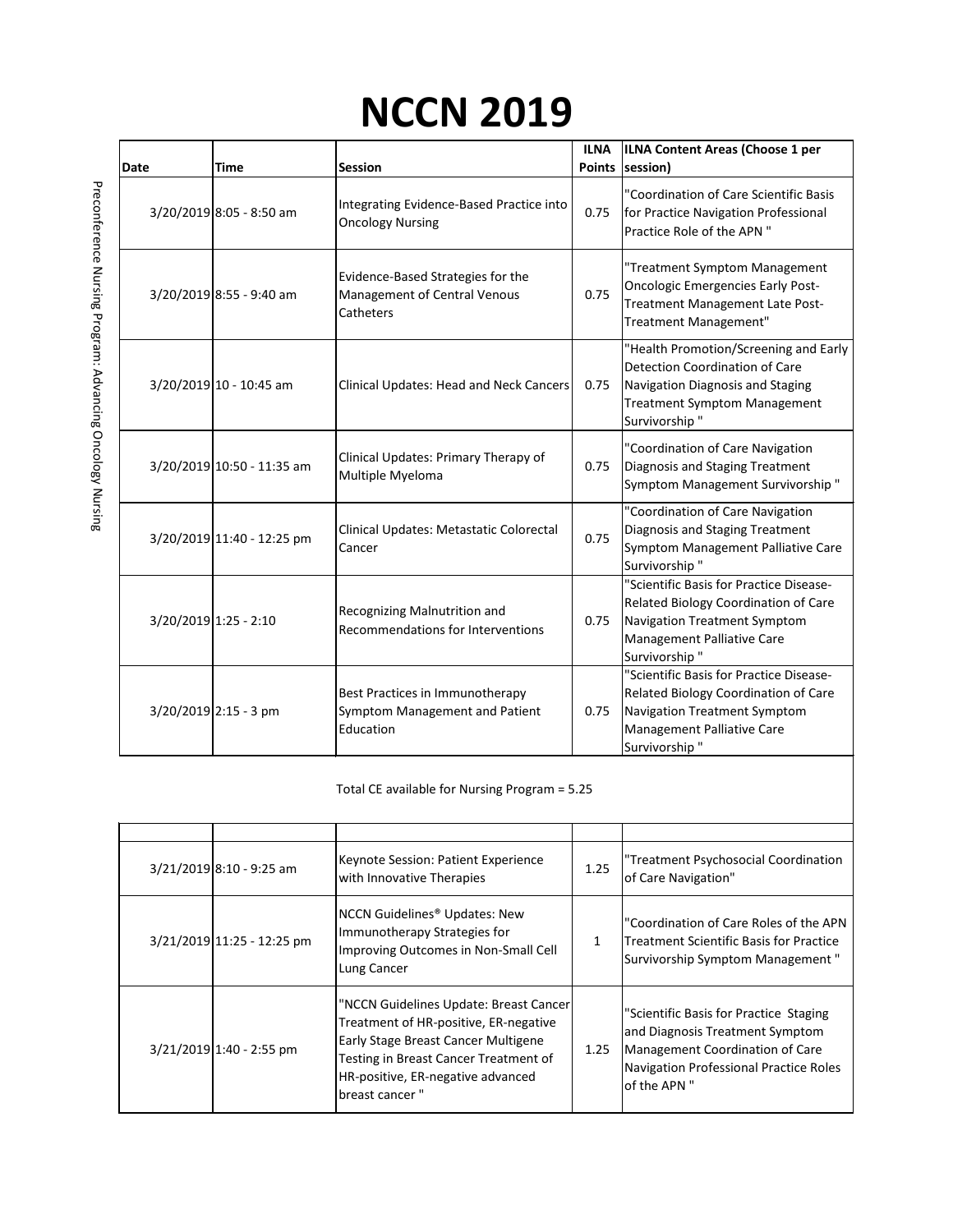| $3/21/2019$ 3:25 - 4:10 pm | <b>NCCN Guidelines® Updates: Treatment</b><br>of Pancreatic Cancer                                                                                                                                       | 0.75 | "Scientific Basis for Practice Staging<br>and Diagnosis Treatment Symptom<br>Management Coordination of Care<br><b>Navigation Professional Practice Roles</b><br>of the APN "          |
|----------------------------|----------------------------------------------------------------------------------------------------------------------------------------------------------------------------------------------------------|------|----------------------------------------------------------------------------------------------------------------------------------------------------------------------------------------|
| $3/21/2019$ 4:15 - 5 pm    | <b>NCCN Guidelines<sup>®</sup> Updates:</b><br>Management of Metastatic Kidney<br>Cancer                                                                                                                 | 0.75 | "Scientific Basis for Practice Staging<br>and Diagnosis Treatment Symptom<br>Management Coordination of Care<br>Navigation Professional Practice Roles<br>of the APN "                 |
| $3/22/2019$ 8 - 8:45 am    | Improving Care Coordination to<br>Optimize Health Outcomes in Cancer<br><b>Survivors</b>                                                                                                                 | 0.75 | "Coordination of Care Navigation<br>Professional Practice Survivorship<br>Psychosocial "                                                                                               |
| $3/22/2019$ 8:50 - 9:35 am | Managing Pain in Patients and Survivors:<br>Challenges within the U.S. Opioid Crisis                                                                                                                     | 0.75 | "Symptom Management Palliative Care<br>Survivorship Treatment Professional<br>Practice Coordination of Care Roles of<br>the APN "                                                      |
| 3/22/2019 9:40 - 10:25 am  | <b>NCCN Guidelines<sup>®</sup> Updates:</b><br>Management of Prostate Cancer                                                                                                                             | 0.75 | "Scientific Basis for Practice Staging<br>and Diagnosis Treatment Symptom<br>Management Coordination of Care<br>Navigation Professional Practice Roles<br>of the APN "                 |
| 3/22/2019 10:50 - 11:35 am | "Management of Central Nervous<br>System Cancers Clinical practice<br>decisions in the treatment of<br>meningiomas Evolving treatment of<br>brain metastases"                                            | 0.75 | "Scientific Basis for Practice Palliative<br>Care Staging and Diagnosis Treatment<br>Symptom Management Coordination of<br>Care Navigation Professional Practice<br>Roles of the APN " |
| 3/22/2019 11:40 - 12:25 pm | "NCCN Guidelines Update: Discontinuing<br>TKI Therapy in the Treatment of Chronic<br>Myeloid Leukemia "                                                                                                  | 0.75 | "Scientific Basis for Practice Staging<br>and Diagnosis Treatment Symptom<br>Management Coordination of Care<br>Navigation Professional Practice Roles<br>of the APN "                 |
| 3/22/2019 1:40 - 2:25 pm   | <b>NCCN Guidelines<sup>®</sup> Updates:</b><br>Management of Metastatic Colorectal<br>Cancer                                                                                                             | 0.75 | "Scientific Basis for Practice Staging<br>and Diagnosis Treatment Symptom<br>Management Coordination of Care<br>Navigation Professional Practice Roles<br>of the APN "                 |
| 3/22/2019 2:30 - 3 pm      | Screening for Distress in Cancer:<br>Implementing the Standard of Care                                                                                                                                   | 0.5  | "Coordination of Care Navigation<br>Professional Practice Psychosocial "                                                                                                               |
| $3/22/2019$ 3:25 - 4:40 pm | "Challenges with the 8th Edition of the<br>AJCC Staging Manual Staging of breast<br>cancer Staging of testicular cancer: germ<br>cell tumors Staging of head and neck<br>cancers: oropharyngeal cancer " | 1.25 | "Staging and Diagnosis Professional<br>Practice "                                                                                                                                      |